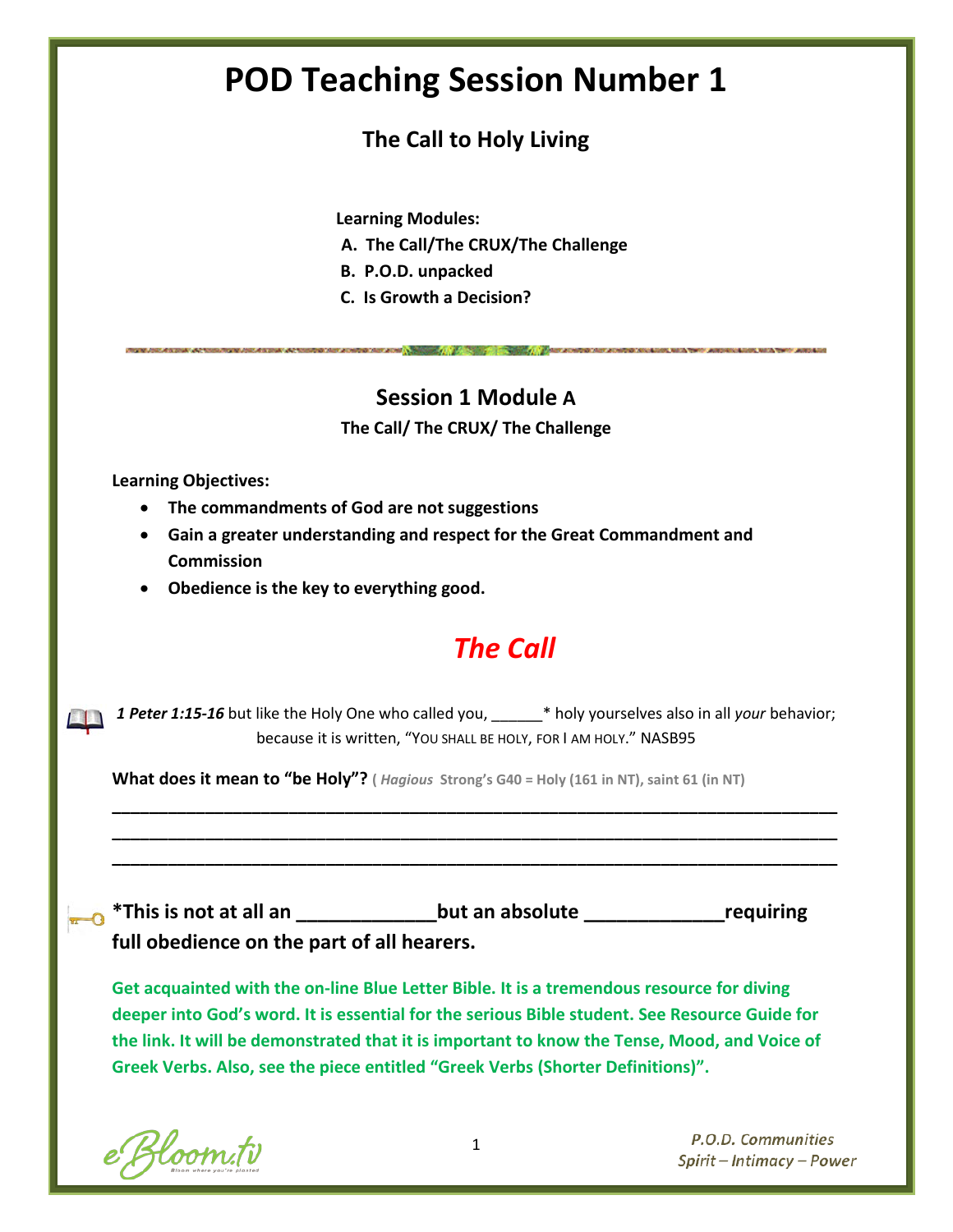|  |  |  | Are the commands of God negotiable? |
|--|--|--|-------------------------------------|
|--|--|--|-------------------------------------|

**What are the consequences of disobedience?** 

**List some benefits of obedience:** 

**The Great Commandment:** *Matthew 22:37-39* And He said to him, " 'YOU SHALL LOVE THE LORD YOUR GOD WITH ALL YOUR HEART, AND WITH ALL YOUR SOUL, AND WITH ALL YOUR MIND.' "This is the great and foremost commandment. "The second is like it, 'YOU SHALL LOVE YOUR NEIGHBOR AS YOURSELF.' NASB95

**\_\_\_\_\_\_\_\_\_\_\_\_\_\_\_\_\_\_\_\_\_\_\_\_\_\_\_\_\_\_\_\_\_\_\_\_\_\_\_\_\_\_\_\_\_\_\_\_\_\_\_\_\_\_\_\_\_\_\_\_\_\_\_\_\_\_\_\_\_\_\_\_\_\_\_\_\_\_ \_\_\_\_\_\_\_\_\_\_\_\_\_\_\_\_\_\_\_\_\_\_\_\_\_\_\_\_\_\_\_\_\_\_\_\_\_\_\_\_\_\_\_\_\_\_\_\_\_\_\_\_\_\_\_\_\_\_\_\_\_\_\_\_\_\_\_\_\_\_\_\_\_\_\_\_\_\_ \_\_\_\_\_\_\_\_\_\_\_\_\_\_\_\_\_\_\_\_\_\_\_\_\_\_\_\_\_\_\_\_\_\_\_\_\_\_\_\_\_\_\_\_\_\_\_\_\_\_\_\_\_\_\_\_\_\_\_\_\_\_\_\_\_\_\_\_\_\_\_\_\_\_\_\_\_\_**

**\_\_\_\_\_\_\_\_\_\_\_\_\_\_\_\_\_\_\_\_\_\_\_\_\_\_\_\_\_\_\_\_\_\_\_\_\_\_\_\_\_\_\_\_\_\_\_\_\_\_\_\_\_\_\_\_\_\_\_\_\_\_\_\_\_\_\_\_\_\_\_\_\_\_\_\_\_\_ \_\_\_\_\_\_\_\_\_\_\_\_\_\_\_\_\_\_\_\_\_\_\_\_\_\_\_\_\_\_\_\_\_\_\_\_\_\_\_\_\_\_\_\_\_\_\_\_\_\_\_\_\_\_\_\_\_\_\_\_\_\_\_\_\_\_\_\_\_\_\_\_\_\_\_\_\_\_ \_\_\_\_\_\_\_\_\_\_\_\_\_\_\_\_\_\_\_\_\_\_\_\_\_\_\_\_\_\_\_\_\_\_\_\_\_\_\_\_\_\_\_\_\_\_\_\_\_\_\_\_\_\_\_\_\_\_\_\_\_\_\_\_\_\_\_\_\_\_\_\_\_\_\_\_\_\_**

**\_\_\_\_\_\_\_\_\_\_\_\_\_\_\_\_\_\_\_\_\_\_\_\_\_\_\_\_\_\_\_\_\_\_\_\_\_\_\_\_\_\_\_\_\_\_\_\_\_\_\_\_\_\_\_\_\_\_\_\_\_\_\_\_\_\_\_\_\_\_\_\_\_\_\_\_\_\_ \_\_\_\_\_\_\_\_\_\_\_\_\_\_\_\_\_\_\_\_\_\_\_\_\_\_\_\_\_\_\_\_\_\_\_\_\_\_\_\_\_\_\_\_\_\_\_\_\_\_\_\_\_\_\_\_\_\_\_\_\_\_\_\_\_\_\_\_\_\_\_\_\_\_\_\_\_\_ \_\_\_\_\_\_\_\_\_\_\_\_\_\_\_\_\_\_\_\_\_\_\_\_\_\_\_\_\_\_\_\_\_\_\_\_\_\_\_\_\_\_\_\_\_\_\_\_\_\_\_\_\_\_\_\_\_\_\_\_\_\_\_\_\_\_\_\_\_\_\_\_\_\_\_\_\_\_**

**How many loves are included in this verse? \_\_\_\_\_\_\_\_\_\_\_\_\_\_\_\_\_\_\_\_\_\_\_\_\_\_\_\_\_\_\_\_\_\_\_\_\_\_\_\_\_** 



**Love God Completely**

**\_\_\_\_\_\_\_\_\_\_\_\_\_\_\_\_\_\_\_\_\_\_\_\_\_\_\_\_\_\_\_\_\_\_\_\_\_\_\_\_\_\_\_\_\_\_\_\_\_\_\_\_\_\_\_\_\_\_\_\_\_\_\_\_\_\_\_\_\_\_\_\_\_\_\_\_\_\_**

**Love Others Compassionately**

**Love Yourself Correctly**

**The Great Commission:** *Matthew 28:18-20* And Jesus came up and spoke to them, saying, "All authority has been given to Me in heaven and on earth. "Go therefore and make disciples of all the nations, baptizing them in the name of the Father and the Son and the Holy Spirit, teaching them to observe all that I commanded you; and lo, I am with you always, even to the end of the age." NASB95

**What are the major elements of this commission?**

1. 2. 3. 4.

e Bloom.tv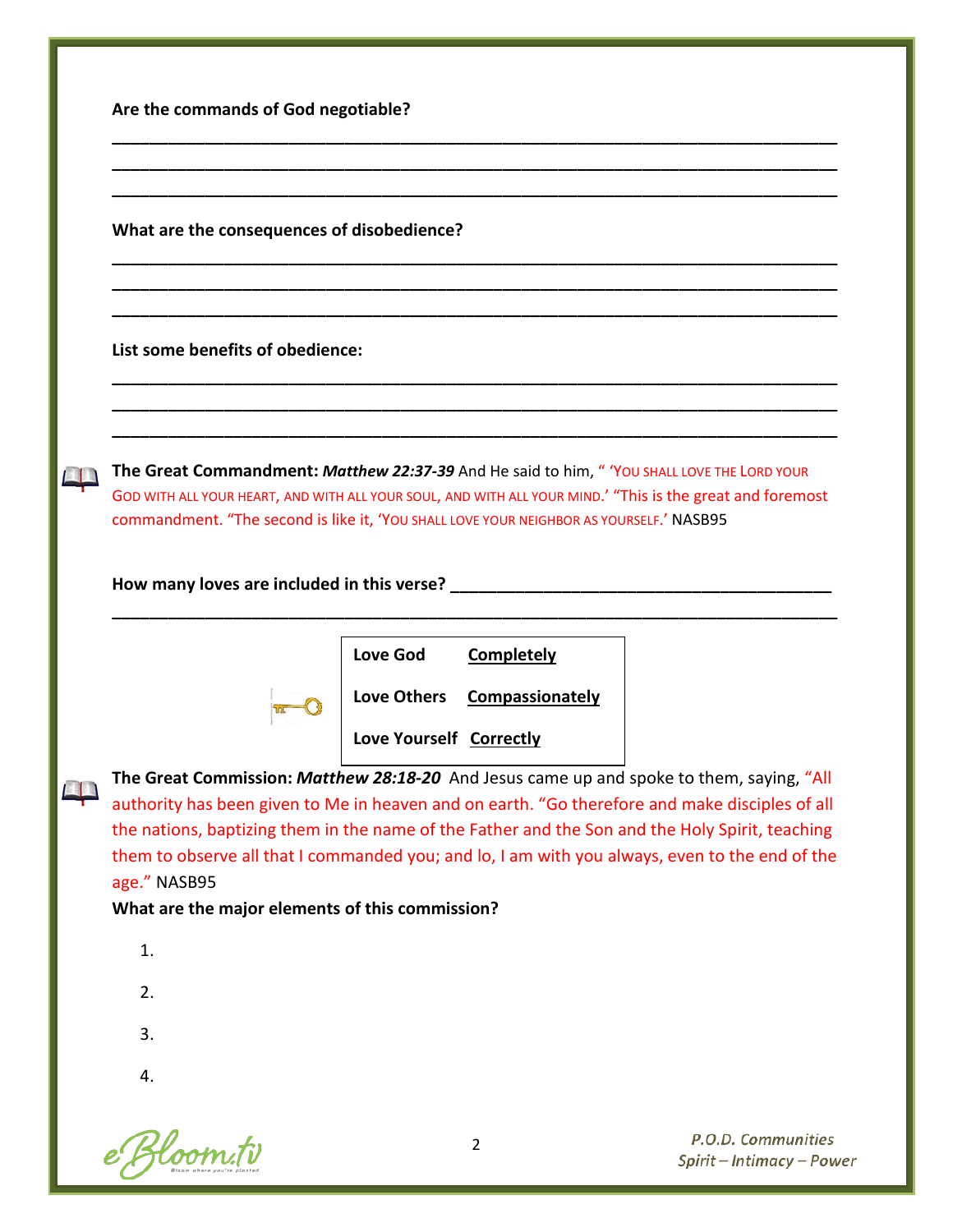**What is the promise if the Great Commission is observed? (If/ then)**



**God gave us the Great Commission as the means to fulfill the Great Commandment.**

\_\_\_\_\_\_\_\_\_\_\_\_\_\_\_\_\_\_\_\_\_\_\_\_\_\_\_\_\_\_\_\_\_\_\_\_\_\_\_\_\_\_\_\_\_\_\_\_\_\_\_\_\_\_\_\_\_\_\_\_\_\_\_\_\_\_\_\_\_\_\_\_\_\_\_\_\_\_\_\_\_\_\_\_\_ \_\_\_\_\_\_\_\_\_\_\_\_\_\_\_\_\_\_\_\_\_\_\_\_\_\_\_\_\_\_\_\_\_\_\_\_\_\_\_\_\_\_\_\_\_\_\_\_\_\_\_\_\_\_\_\_\_\_\_\_\_\_\_\_\_\_\_\_\_\_\_\_\_\_\_\_\_\_\_\_\_\_\_\_\_

**The Great Commandment vs. The Great Suggestion:** 

### **See Resource Guide for an article by the same name**

**The Great Commission is one commandment in two parts (two imperatives = commands):**

- 1.
- 2.

**There are two means or how to's by which disciple making will take place (two participles = verbal adjectives (usually end in "ing"):**

• •

### *The CRUX*

### **Teaching them to observe (obey NIV) all that I commanded you:**

- The key to "teaching them to obey" is; "how and why to obey", that is the question.
- Answering the "how and why to obey" was the prime motivator which drove the creation of each of the POD Seven Teaching Sessions. The seven teaching topics are the foundation to the POD teaching ministry.
- The seven teaching topics when taken together, over the course of a year, forms the foundation for Holy (Obedient) Christ like living.
- Each of the seven teaching topics are carefully woven together, each defining the other, each dependent on the other, and each building toward complete obedience which produces a reflection of the love of God.
- The Seven Teaching Sessions are:
	- 1. The Call to Holy Living (Is Love a Decision?)
	- 2. Fear of the Lord (The Joy of Fearing God Correctly)
	- 3. The Gospel of God's Grace (Know Your True Identity)
	- 4. Mind Renewal (Solomon's Temple)
	- 5. Hearing God's Voice (Know His Will)
	- 6. Hope/Blessings (His Rewards Standards)
	- 7. God's Love and Finding Your Purpose (Mapping Your Future)

loom.ti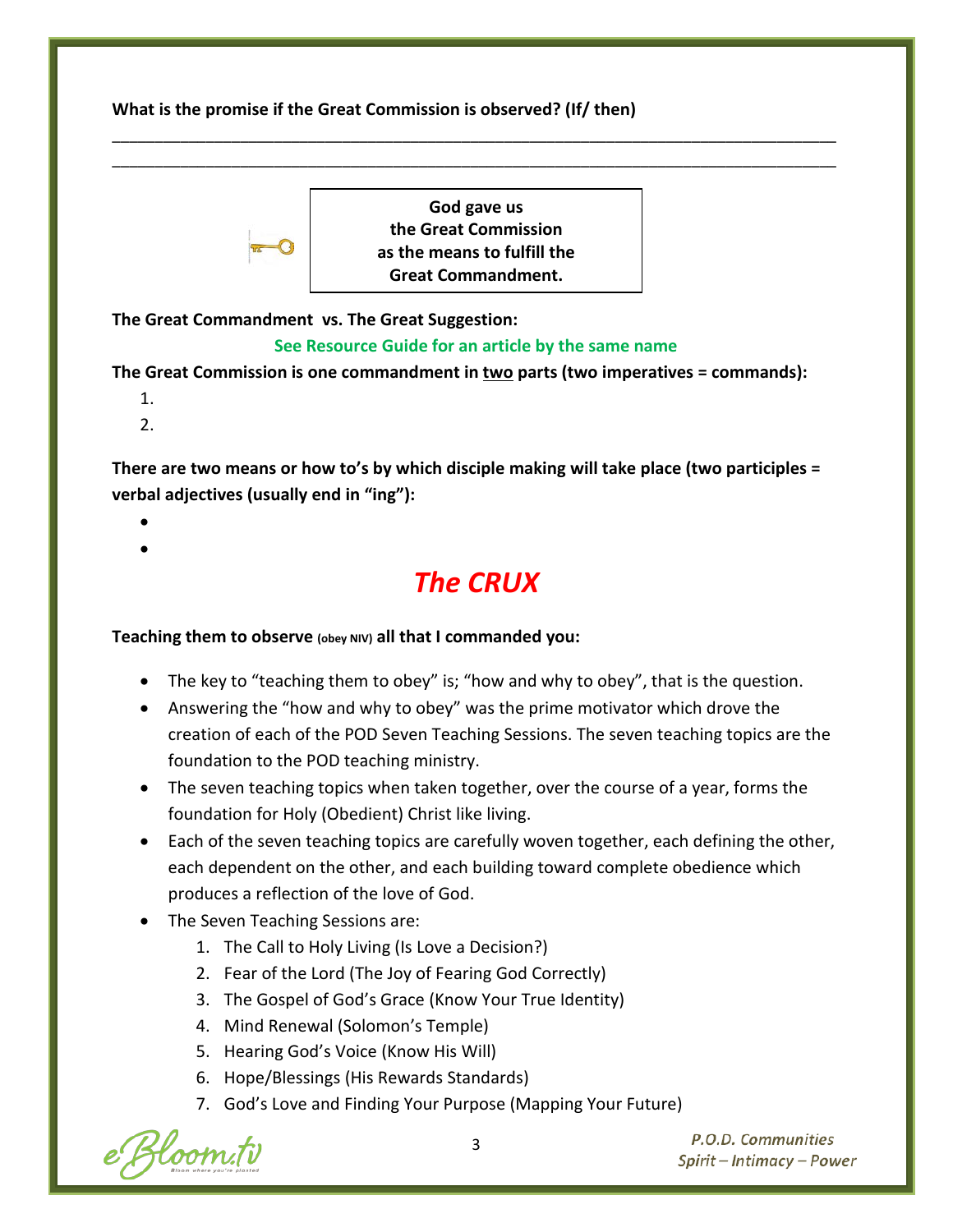## *The Challenge*

**Ponder these words:**

#### **Conclusion: "Go" and "Make Disciples" are Commands!**

Each and every one of us that claims to be a Christian has received the same Commission. We will never finish the work God gave us to do if we do not *intentionally* go (physically) to where there are lost people (geographically), seek them out and speak to them about the Gospel and disciple those who respond. Evangelism and Discipleship cannot be relegated to the casual modern concept of a "great suggestion". We must obey the command to go and make disciples and see it as the means to fulfilling the Great Commandment; to love. If we do not, then we will not finish the work God has given us to do (Mat 28.19-20) and we will fail in our life's purpose of glorifying God on this earth.

> *John 17:4 "I glorified You on the earth, having accomplished the work which* You have given Me to do.

**Please refer to the book mentioned in the Resource Guide, Multiply by Francis Chan. A must read!**

**VERY IMPORTANT: There is an eighth foundational element woven throughout all the teaching sessions. It is Spiritual Warfare.** 

> *"Be of sober spirit, be on the alert. Your adversary, the devil, prowls about like a roaring lion, seeking someone to devour"* 1Peter 5:8

**Be aware the enemy will attempt to make you feel condemnation, shame, or discouragement especially after this teaching. Obviously, there is no one that can live the holy life and obey all of God's commands perfectly. Only Jesus Christ has done that. Few of us have obeyed the most basic commandment of "Go and make disciples". Therefore, the enemy will tempt you to just give up and stop you from going through this training using many tactics (which we will be covering along the way) some of which are shame, condemnation, lies, accusations, and all kinds of temptations. Please read the article "Guilt – Same – Condemnation" in the Resource Guide. This will help expose some of their tactics and put you into position to start dealing with it.**

**Remember for all true Christians the penalty of death for any act of disobedience has already been paid for by Jesus Christ through His death on the cross. Praise God! There are, however, consequences for disobedience and great blessings attached to obedience. We have briefly discussed that today and will cover it in much more detail in Session 6 "Hope/Blessings: (God's reward standards)". Disciple making is a process, so don't give up hope. If you stay with the process then all of the remaining teaching sessions will put you in a place with God** 

loom.tv